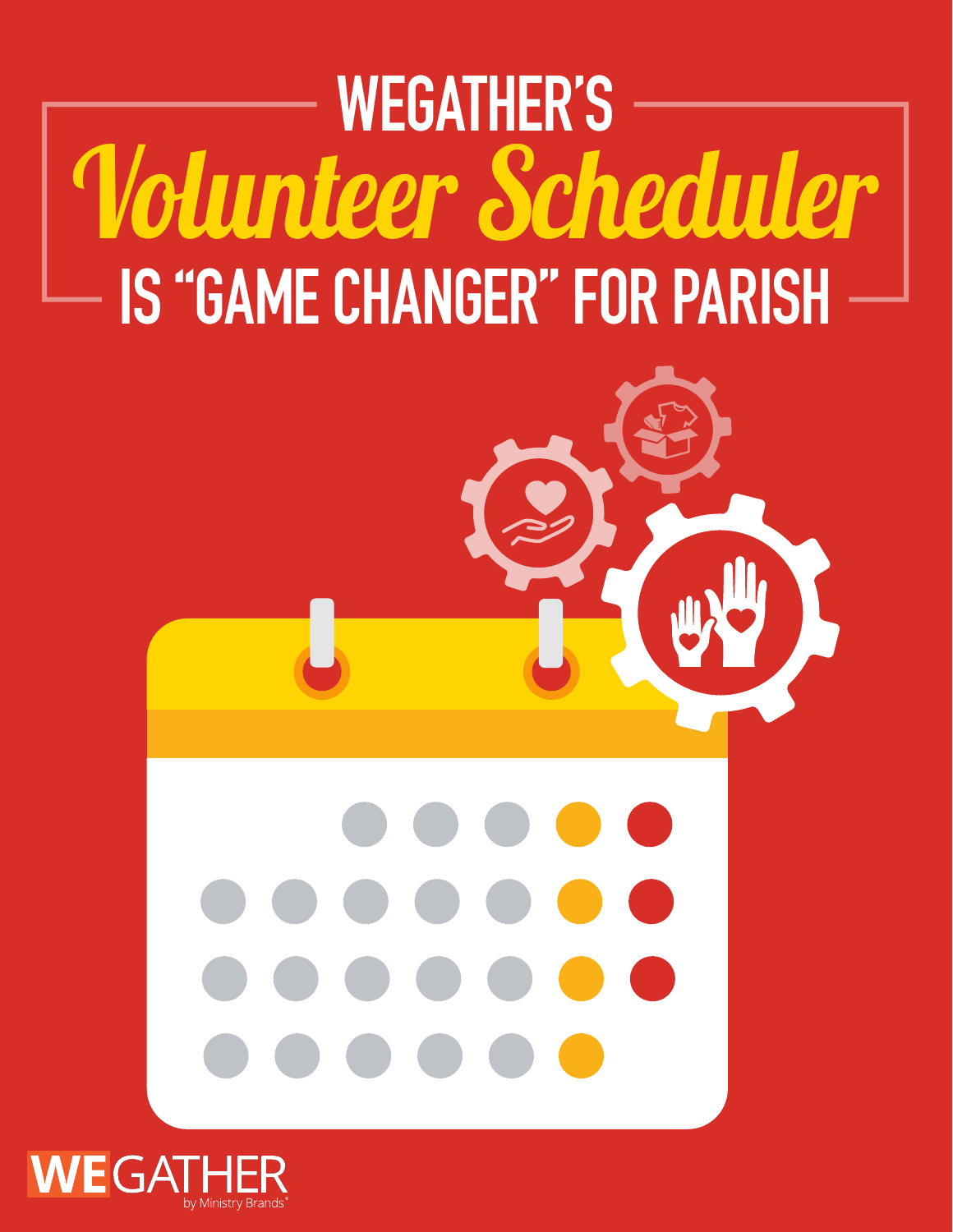

## **WeGather's Volunteer Scheduler Is "Game Changer" for Parish**

When you need a volunteer to help schedule your fleet of volunteers, you know you have too much on your plate. That's certainly true for Christine Meyer, Director of Administrative Services for St. Bernard Parish in Wauwatosa, Wisconsin. With more than 550 registered families, the parish first began to explore the idea of replacing their current data management system with a new, more streamlined platform last year. After only a short time, however, they knew that WeGather was the perfect fit for them.

Although there are numerous features that come with WeGather, such as a parishioner data keeper, giving management, a faith formation scheduler, and an online community aspect, what really excited the parish was the volunteer scheduler feature.

"We have so many great people who donate their

time and talent to our parish, that it can be hard to keep them and their duties straight," she laughs. "That's why we were particularly interested in the volunteer scheduler feature. Plus, unlike other programs out there on the market, it was already rolled into WeGather."

With WeGather, volunteers can select their preferred volunteer times and events, allowing parishes such as St. Bernard visibility into volunteer capacity for planning and smooth execution of all events. Administrative staff no longer needs to scramble for volunteer replacements — a common problem no matter which organization you work at — freeing up their time. Through reporting and automated communications including confirmations and reminders, staff can easily coordinate all volunteer efforts within their organization.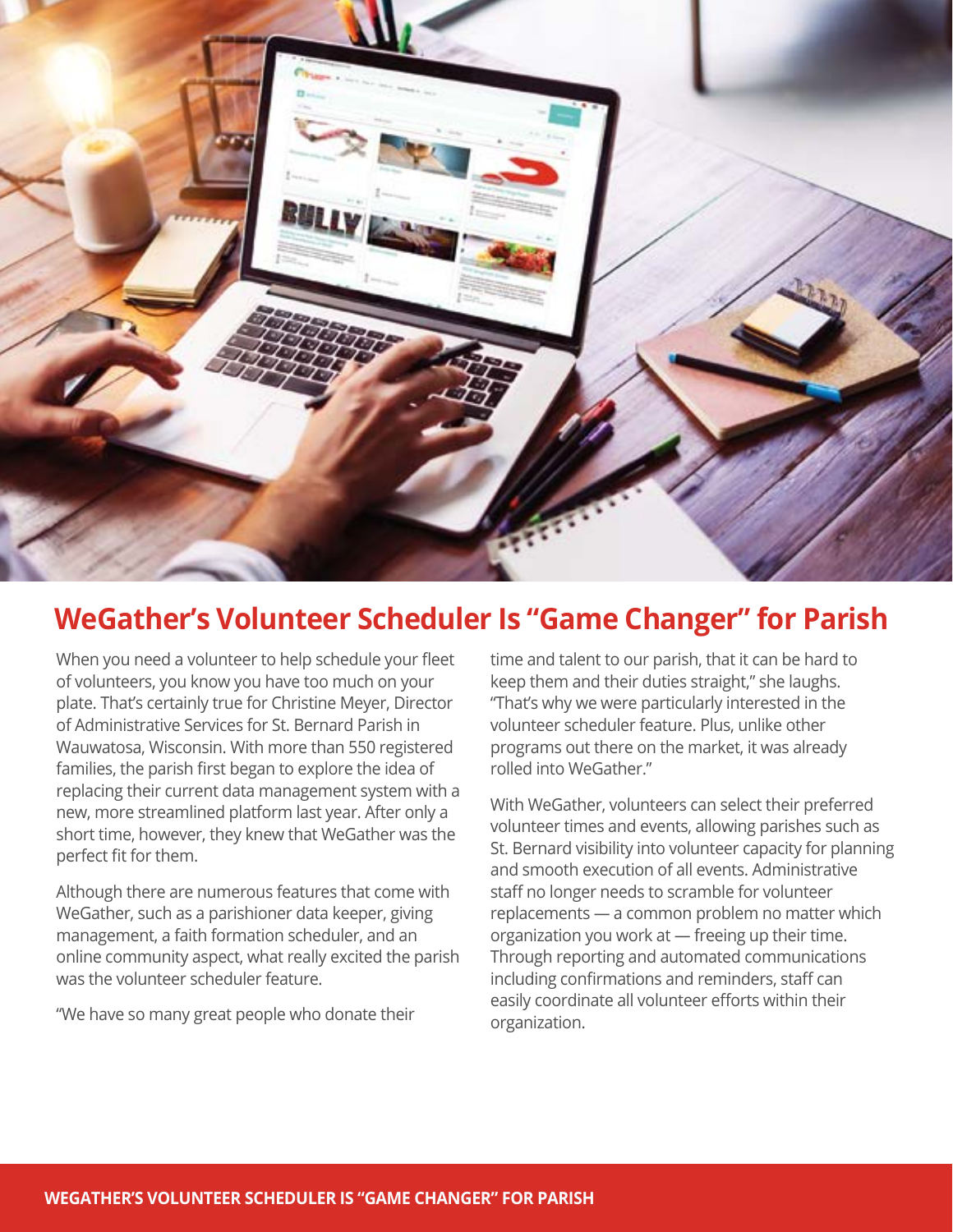"I have done a lot of software conversions in past careers, and this was by far the easiest and least amount of work I've ever had to do," she admits.

This year, Meyer is planning on getting more parish ministry coordinators on board and using WeGather's many features to help in day-to-day duties.

"I'm hoping to get some of our committees and ministries involved in WeGather by putting their agendas, meeting minutes, and overall accomplishments out there for others to access on the group page," she says. "Ministry scheduling, another exciting WeGather feature, is also a big deal. There are a lot of parishioners who serve as eucharistic ministers and lectors, and being able to keep track of who does what and when is incredibly helpful."

*Interested in how WeGather can transform your community for Christ?* 

*Visit WeGather.com today or call 877.316.0260*